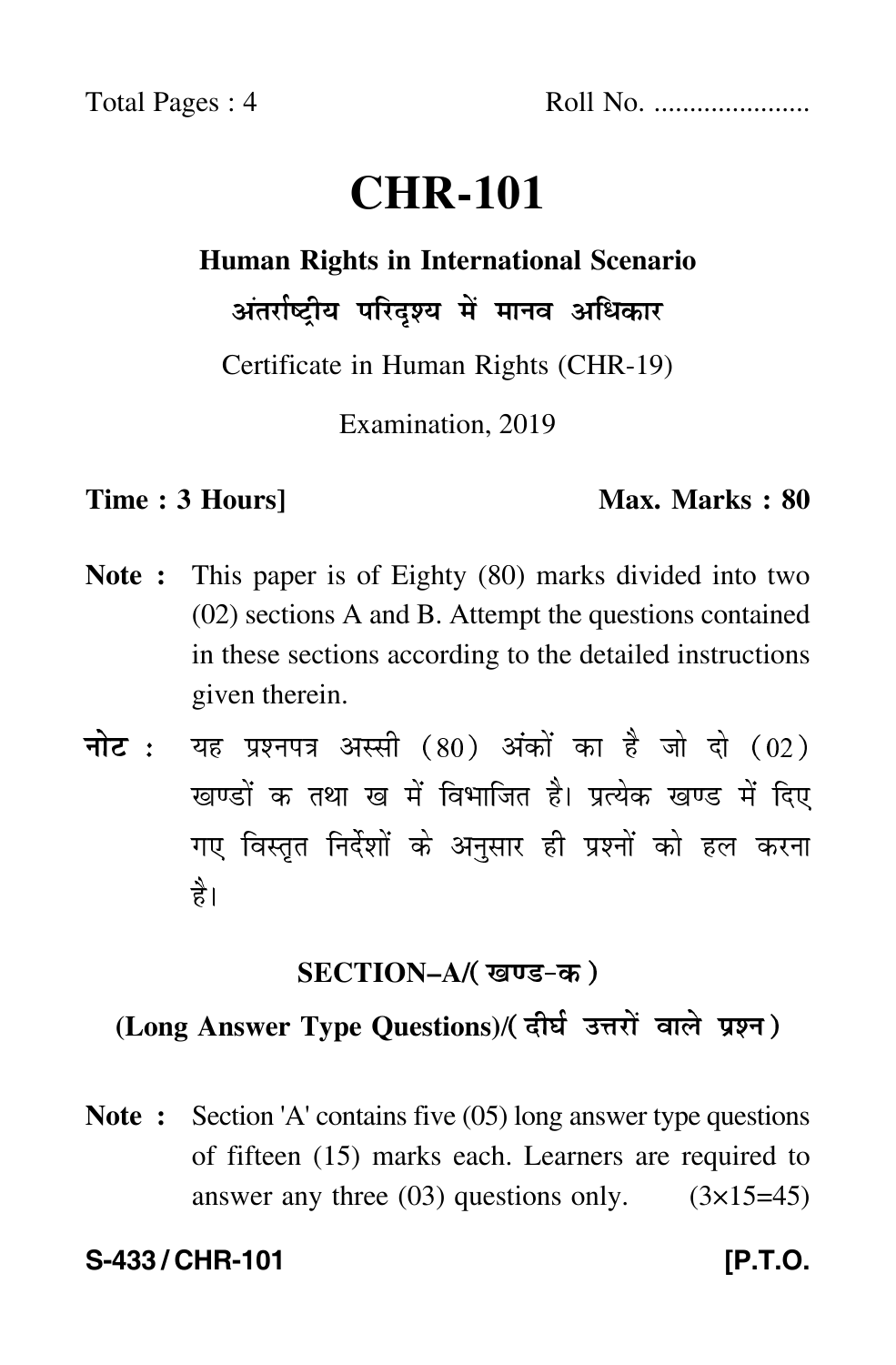- नोट : खण्ड 'क' में पाँच (05) दीर्घ उत्तरों वाले प्रश्न दिये गये हैं. प्रत्येक प्रश्न के लिए पन्द्रह (15) अंक निर्धारित हैं। शिक्षार्थियों को इनमें से केवल तीन (03) प्रश्नों के उत्तर देने हैं।
- 1. Define 'Human Rights' and explain women Human Rights. 'मानव अधिकार' की परिभाषा दीजिए एवं महिलाओं के मानव अधिकारों को समझाइए।
- Explain the increasing importance of Human Rights.  $2.$ मानव अधिकारों के बढते हुए महत्त्व की व्याख्या कीजिए।
- 3. Critically evaluate the role played by the U.N. for the protection of Human Rights. संयुक्त राष्ट्र द्वारा मानव अधिकारों के संरक्षण हेतु निभाई गई भूमिका का आलोचनात्मक मुल्यांकन कीजिए।
- $\mathbf{A}$ . Enumerate different kinds of Human Rights as provided by universal declaration of Human Rights. मानव अधिकारों की सार्वभौमिक घोषणा में उल्लिखित विभिन्न प्रकार के मानवधिकारों का वर्णन कीजिए।
- 5. Discuss the organization and function of Human Rights committee.

मानव अधिकार समिति के संगठन एवं कार्यों की विवेचना कीजिए।

#### S-433/CHR-101  $[2]$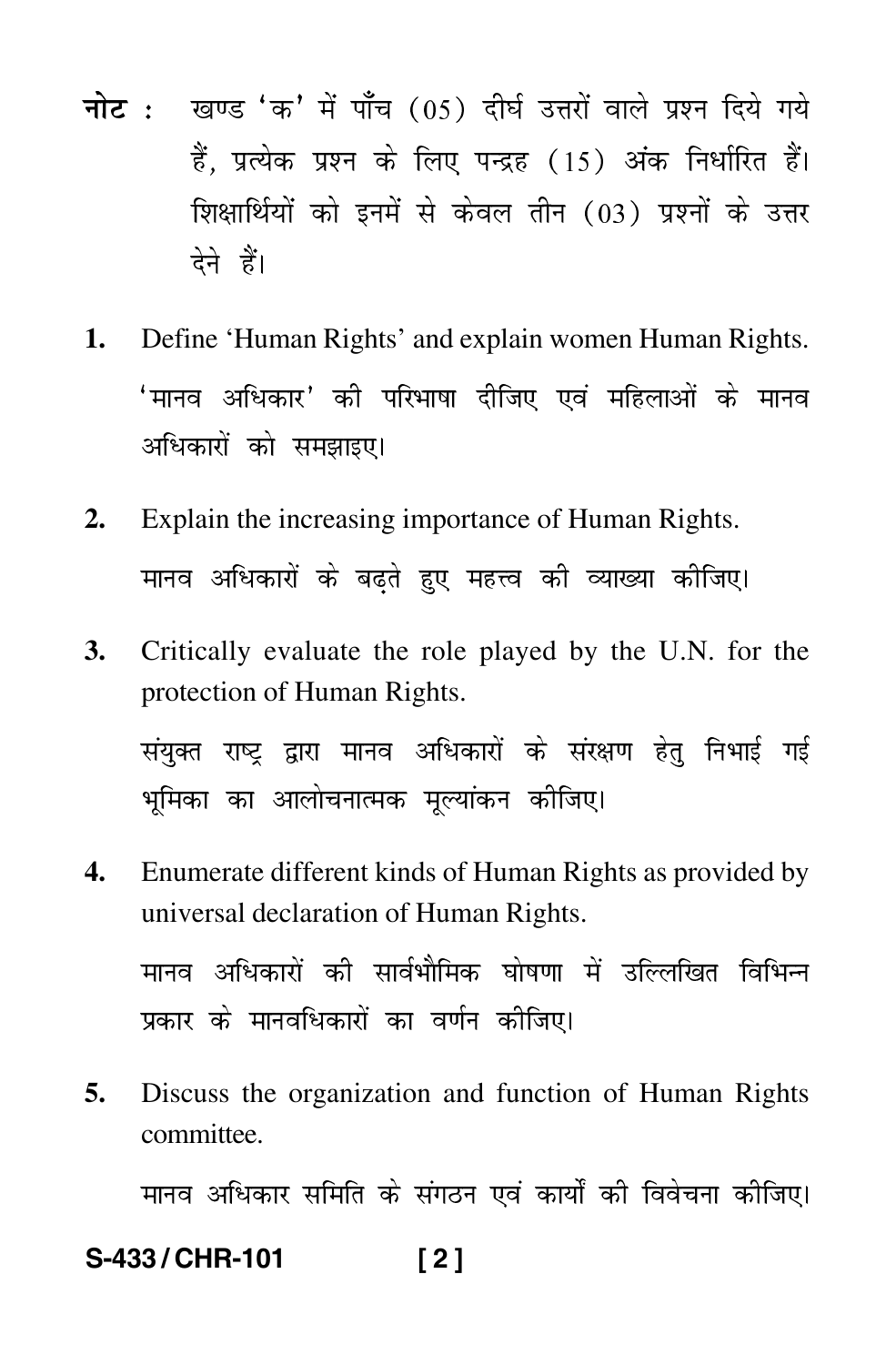#### **SECTION–B/**

## (Short Answer Type Questions)/( लघु उत्तरों वाले प्रश्न )

**Note :** Section 'B' contains eight (08) short answer type questions of seven (07) marks each. Learners are required to answer any five (05) questions only.

 $(5 \times 7 = 35)$ 

- <mark>नोट</mark> : खण्ड 'ख' में आठ (08) लघु उत्तरों वाले प्रश्न दिये गये हैं, प्रत्येक प्रश्न के लिए सात (07) अंक निर्धारित हैं। शिक्षार्थियों को इनमें से केवल पाँच (05) प्रश्नों के उत्तर देने हैं।
- **1.** Explain the Rights of children according to the convention. अभिसमय के अनुसार बच्चों के अधिकारों को समझाइए।
- **2.** Discuss the various convention relating to Human Rights. मानव अधिकारों से सम्बन्धित अभिसमयों की चर्चा कीजिए।
- **3.** Describe the powers and functions of Human Rights council. मानव अधिकार परिषद की शक्तियों तथा कार्यों का वर्णन कीजिए।
- **4.** Write the preamble of the universal Declaration of Human Rights. मानव अधिकारों की सार्वभौमिक घोषणा की प्रस्तावना लिखिए।
- **5.** Explain the concept of Humanitarian laws. मानवतावादी विधियों को समझाइए।

**S-433 / CHR-101 [ 3 ] [P.T.O.**